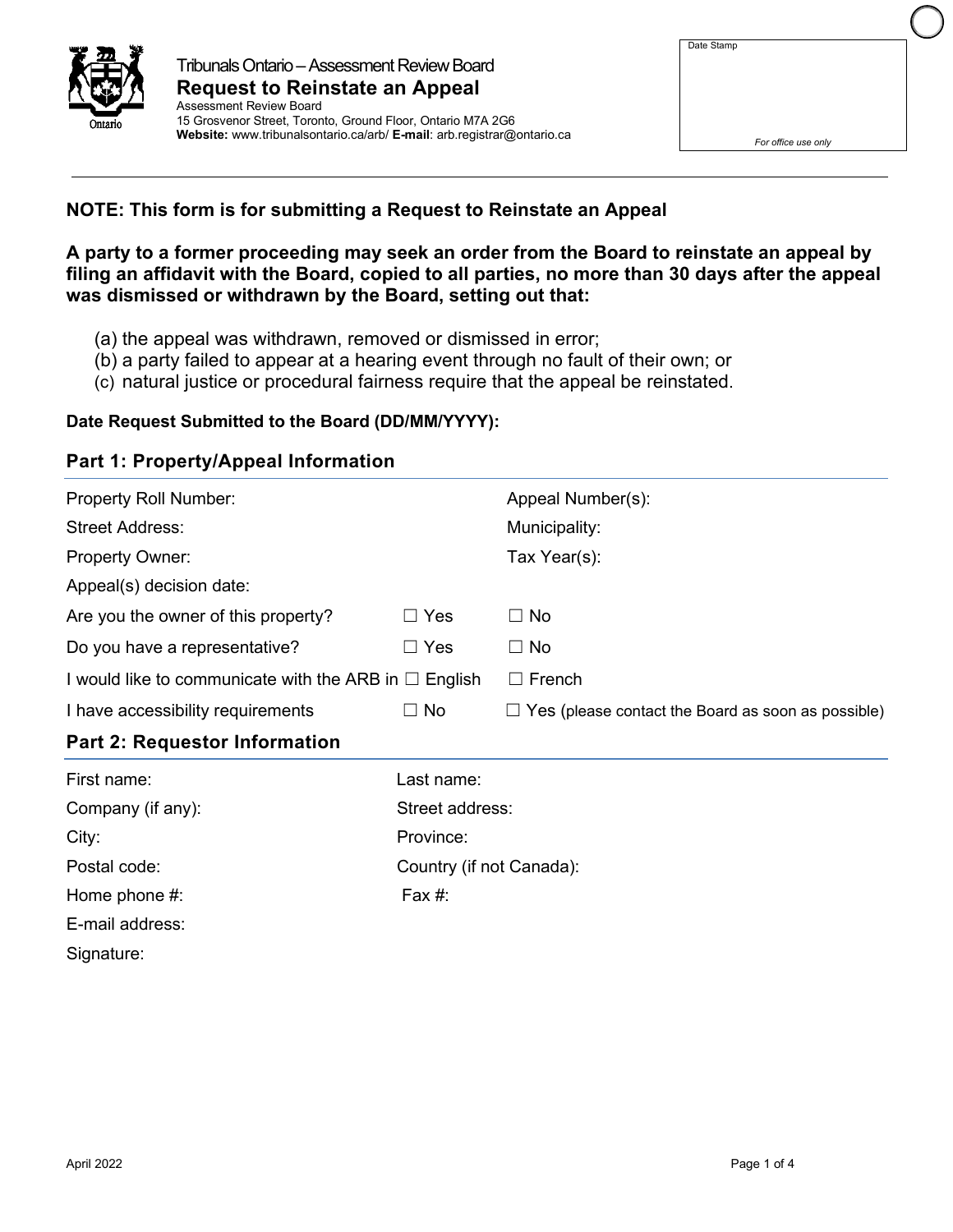| Company name:     | Name of representative:     |
|-------------------|-----------------------------|
| Street address:   | Apt/Suite/Unit #:           |
| City:             | Province:                   |
| Postal Code:      | Business/other telephone #: |
| Home telephone #: | Fax $#$ :                   |
|                   |                             |

# **Part 3: Representative Information** (To be completed where there is a representative)

#### E-mail address:

*Representatives who are not licensed by the Law Society of Ontario must have written authorization and check the box below.*

 $\Box$  I certify that I have written authorization from the appellant to act as a representative for this appeal and I understand that I may be asked to produce this authorization at any time. I understand that I can only be a representative if I qualify for an exemption under the rules of the Law Society of Ontario.

# **Part 4: Reason(s) for Request to Reinstate Appeal** (Check ONLY the reasons that apply)

Please select the best reason that supports the request to reinstate the appeal(s):

- $\Box$  the appeal(s) was withdrawn, removed or dismissed in error;
- $\Box$  a party failed to appear at a hearing event through no fault of their own
- $\Box$  natural justice or procedural fairness require that the appeal be reinstated

## **Part 5: Parties' Position to the Request**

| Organization:                        | <b>Participant Name</b> |                                                                                                                          |  |  | Consent Oppose No Position No Response |  |
|--------------------------------------|-------------------------|--------------------------------------------------------------------------------------------------------------------------|--|--|----------------------------------------|--|
| $\Box$ MPAC:                         |                         |                                                                                                                          |  |  |                                        |  |
| $\Box$ Municipality:                 |                         |                                                                                                                          |  |  |                                        |  |
| $\Box$ Appellant:                    |                         |                                                                                                                          |  |  |                                        |  |
| $\Box$ Other:                        |                         |                                                                                                                          |  |  |                                        |  |
| <b>Notes/Supporting Information:</b> |                         | Note: If any of the parties oppose the request, please<br>indicate who and why in the Supporting Information<br>Section. |  |  |                                        |  |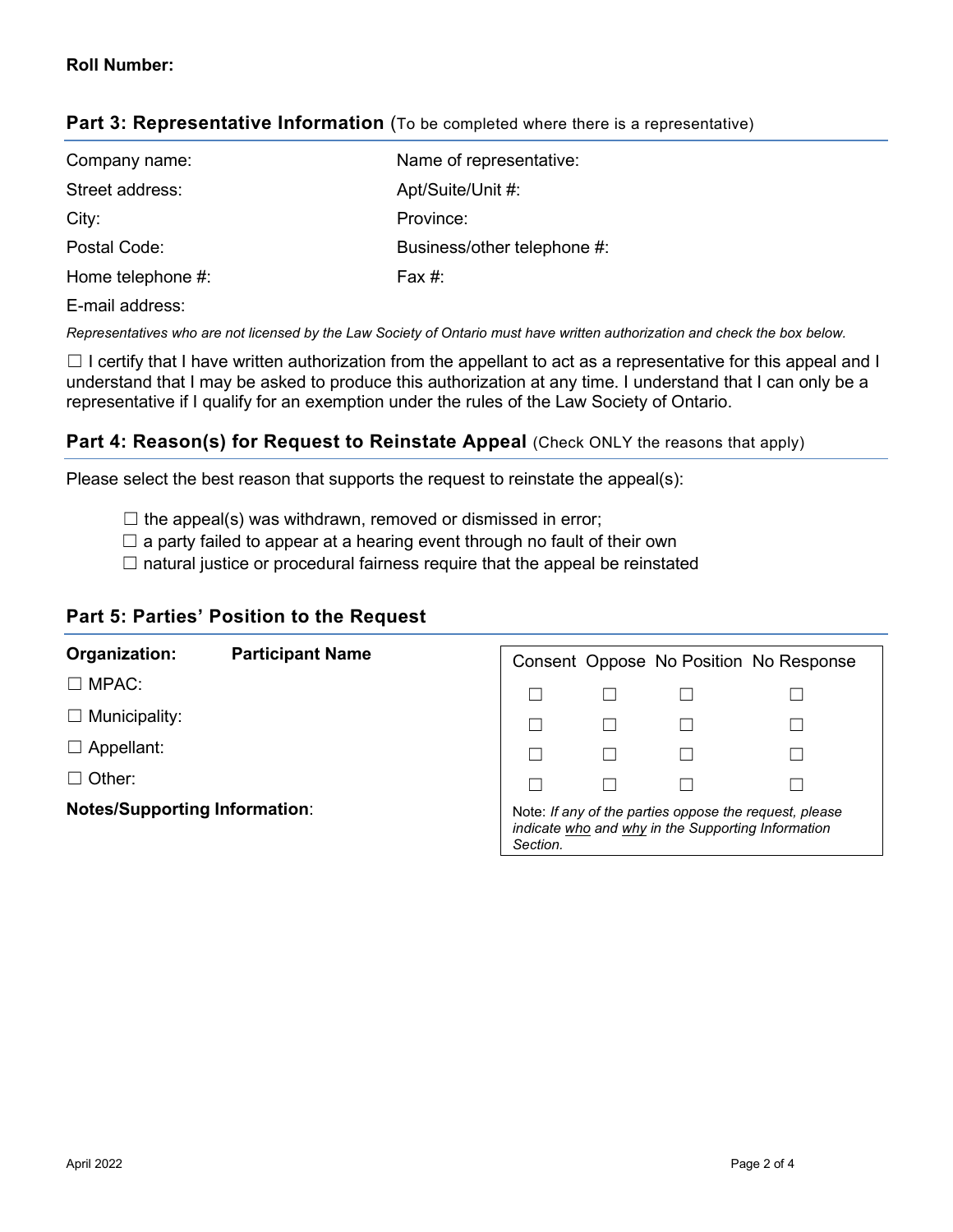# **Part 6: The Order You Want the Board to Make and any Additional Details as to the Reasons for the Request**

Please include your comments in the space provided. These comments do not stand in place of a sworn affidavit.

**If you are requesting that your appeal(s) be reinstated in order that the Board can accept Minutes of Settlement, you must attach the Minutes of Settlement document, that is fully executed as required under the Board's Rules of Practice and Procedure** 

**NOTE: If any PART of the form has not been fully completed, the request will be denied.**

**Documentation Required before submitting your request:**

☐ **A sworn affidavit setting out your evidence in support of your request has been attached to this Request Form;** 

☐ **All parties have been copied on this request; and**

☐ **Where applicable, fully executed Minutes of Settlement are attached to the request.**